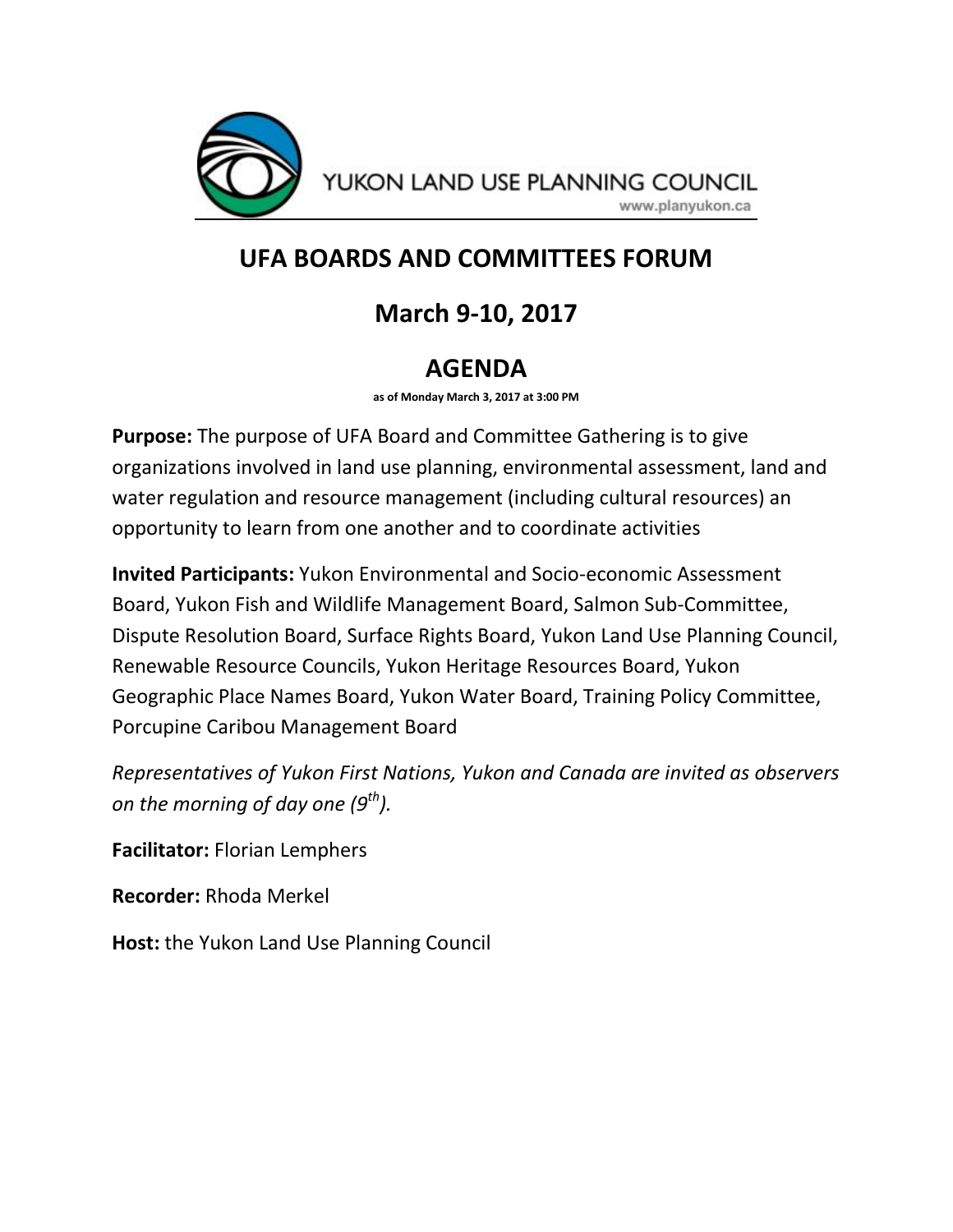### **DAY 1, March 9th Location – The Kwanlin Dün Cultural Center, Long House Room**

*8:30-9:00 Breakfast Buffet*

**9:00- 9:30 Call to Order Opening Prayer** – Joe Copper Jack (YLUPC) **Welcoming Remarks** – Chief Doris Bill, Kwanlin Dun First Nation (nc) Chief Kristina Kane, Ta'an Kwach an Council (nc) **Event Introduction** – Florian Lemphers, Facilitator **Around the Room** – Each organisation introduces their mandate **Why This Gathering Was Called** – George Nassiopoulos, YLUPC Chair Pearl Callaghan, YLUPC Member

### **9:30 – 10:30 The Land Claim Negotiation Period and the Origin of UFA Boards Presentations & Panel Session (speaking order TBD):**

- **Daryn Leas,** Lawyer, Co-Head of the Aboriginal Group
- **Joe Linklater,** former Chief Vuntut Gwitchin Government
- **Eric Morris,** former Chief, TTC AFN representative (nc)
- **Dave Joe,** Lawyer, Dave Joe Law Corp.

*Questions & Answers*

*10:30 -10:45 Refreshment Break* 

#### **10:45 – 11:30 Interpreting the Agreements and the Implementation Plans**

- Chapter 11 Interpretation: Progress and Challenges (Ron Cruikshank, YLUPC)
- Other Agencies Experiences

#### *Questions & Answer and Open Discussion*

*11:30 –1:00 Lunch – Soup, Sandwiches and Song with Jerry Alfred* – *the Long House Room, KDCC*

#### **Afternoon Session**

#### **New Location - MacBride Museum, Downstairs**

#### **1:30 – 3:30 Celebrating UFA Boards and Committees Milestones and Getting to Know You**

Each board and committee is to contribute their history to a giant "timeline wall" starting with the settlement of the land claims. Important events and happenings in your history will be identified. The goal is for us all to understand and appreciate each other's experience and work.